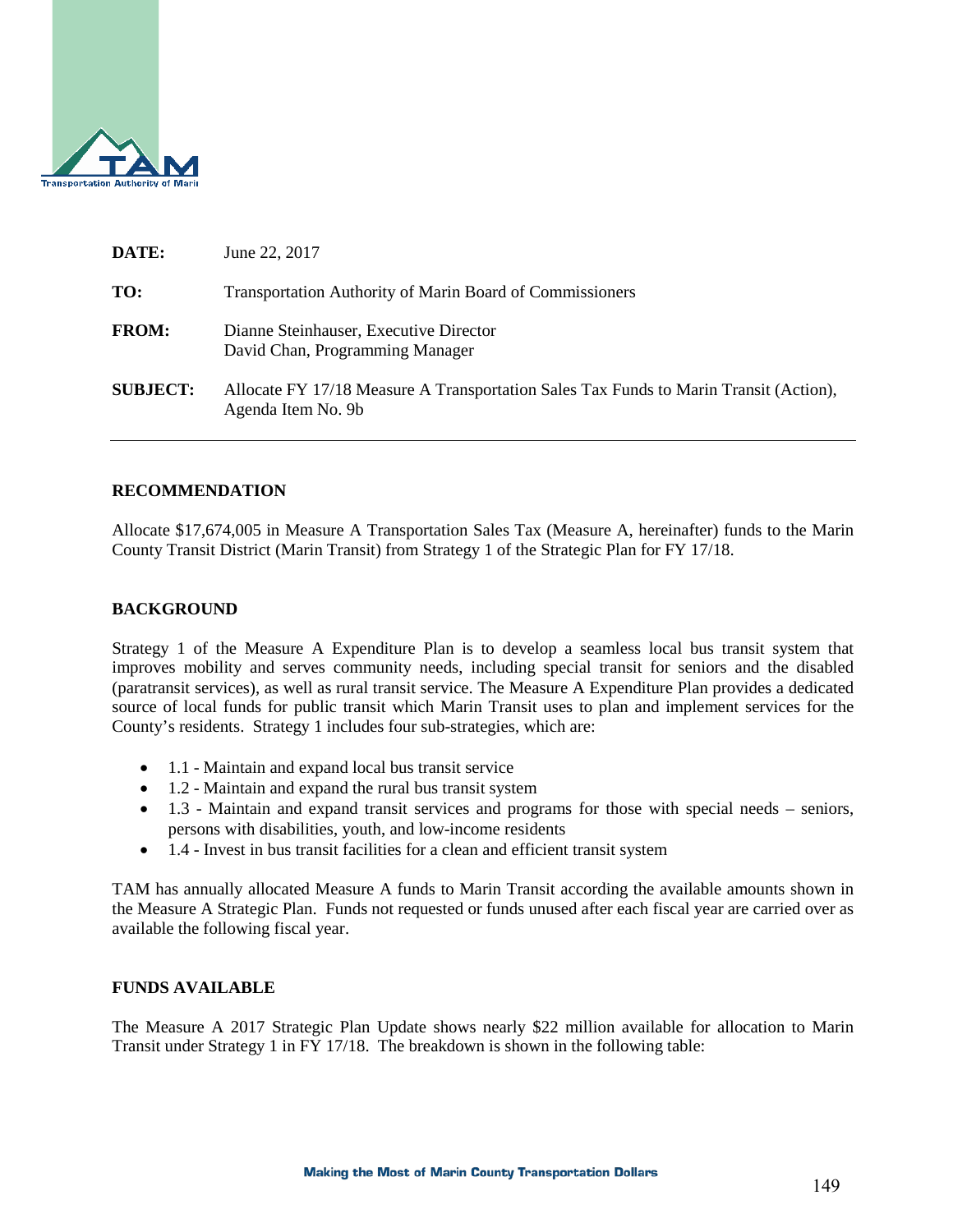| <b>Strategy 1 - Local Bus</b>     | <b>Prior Year</b>      | <b>FY17/18</b> | <b>Total</b>     | <b>Requested</b> | <b>Estimated</b> |
|-----------------------------------|------------------------|----------------|------------------|------------------|------------------|
| <b>Transit</b>                    | Carryover <sup>1</sup> | <b>Funds</b>   | <b>Available</b> | <b>Amount</b>    | <b>Carryover</b> |
| 1.1 Maintain and Expand           |                        |                |                  |                  |                  |
| <b>Local Bus Transit Service</b>  | \$5,362,168            | \$8,857,527    | \$14,219,695     | \$10,200,000     | \$4,019,695      |
| 1.2 Maintain & Expand             |                        |                |                  |                  |                  |
| <b>Rural Bus Transit System</b>   | \$660,270              | \$718,178      | \$1,378,448      | \$1,200,000      | \$178,448        |
| 1.3 Maintain & Expand             |                        |                |                  |                  |                  |
| <b>Transit Services for Those</b> |                        |                |                  |                  |                  |
| with Special Needs                | $-$ \$20,529           | \$2,154,534    | \$2,134,005      | \$2,134,005      | \$0              |
| 1.4 Invest in Bus Transit         |                        |                |                  |                  |                  |
| Facilities for a Clean and        |                        |                |                  |                  |                  |
| <b>Efficient Transit System</b>   | \$2,474,300            | \$1,665,700    | \$4,140,000      | \$4,140,000      | \$0              |
|                                   |                        |                |                  |                  |                  |
| <b>Total for Marin Transit</b>    | \$8,452,318            | \$13,395,939   | \$21,872,148     | \$17,674,005     | \$4.198,143      |

Marin Transit is requesting \$17,674,005 in Measure A funds to supplement its operations in FY 17/18. The remaining unrequested amount of \$4,198,143 will be carried over as available next fiscal year.

This remaining unrequested amount is subject to change, depending on the unused funds from FY 16/17 and the final revenue collection from FY 16/17. Both figures will be finalized by September 2017. Historically, both figures had generally increased because: 1) Marin Transit tended to leave some funds, even if nominal, unexpended and 2) annual revenue collections had been normally higher than our conservative estimates. Therefore, the current remaining unrequested amount of \$4,198,143 could increase when Marin Transit requests for FY 18/19 funds in June 2018.

#### **SCOPE OF SERVICE**

Marin Transit is responsible for local transit service within Marin County, providing over 3.3 million unlinked passenger trips per year and just over 260,000 revenue hours of service. Marin Transit provides services through contract operators including the Golden Gate Bridge Highway and Transportation District (GGBHTD), Marin Airporter, MV Transportation, and the Marin Senior Coordinating Council (Whistlestop Wheels). Measure A funds continue to be essential to Marin Transit and are 39% of Marin Transit's operating budget and 21% of Marin Transit's capital budget. Marin Transit added 19% more service in F2016/17.

Marin Transit's focus for FY 17/18 is maintaining existing local service and initiating new projects and service enhancements, as described below.

- Maintain expanded regular local and trunk line services (49% Measure A)
- Maintain expanded shuttle service (49% Measure A)
- Continuation of yellow bus program (21% Measure A)
- Continuation of rural service expansion implemented in 2014 (77 % Measure A)
- Purchase of two electric buses (20% Measure A)
- Completion of Downtown Novato Transit Facility (11% Measure A)
- Purchase a site for an operations and maintenance facility (20%)

In addition to federal, state, and other local funds, Marin Transit plans to use Measure A funds in FY 17/18 for the following tasks: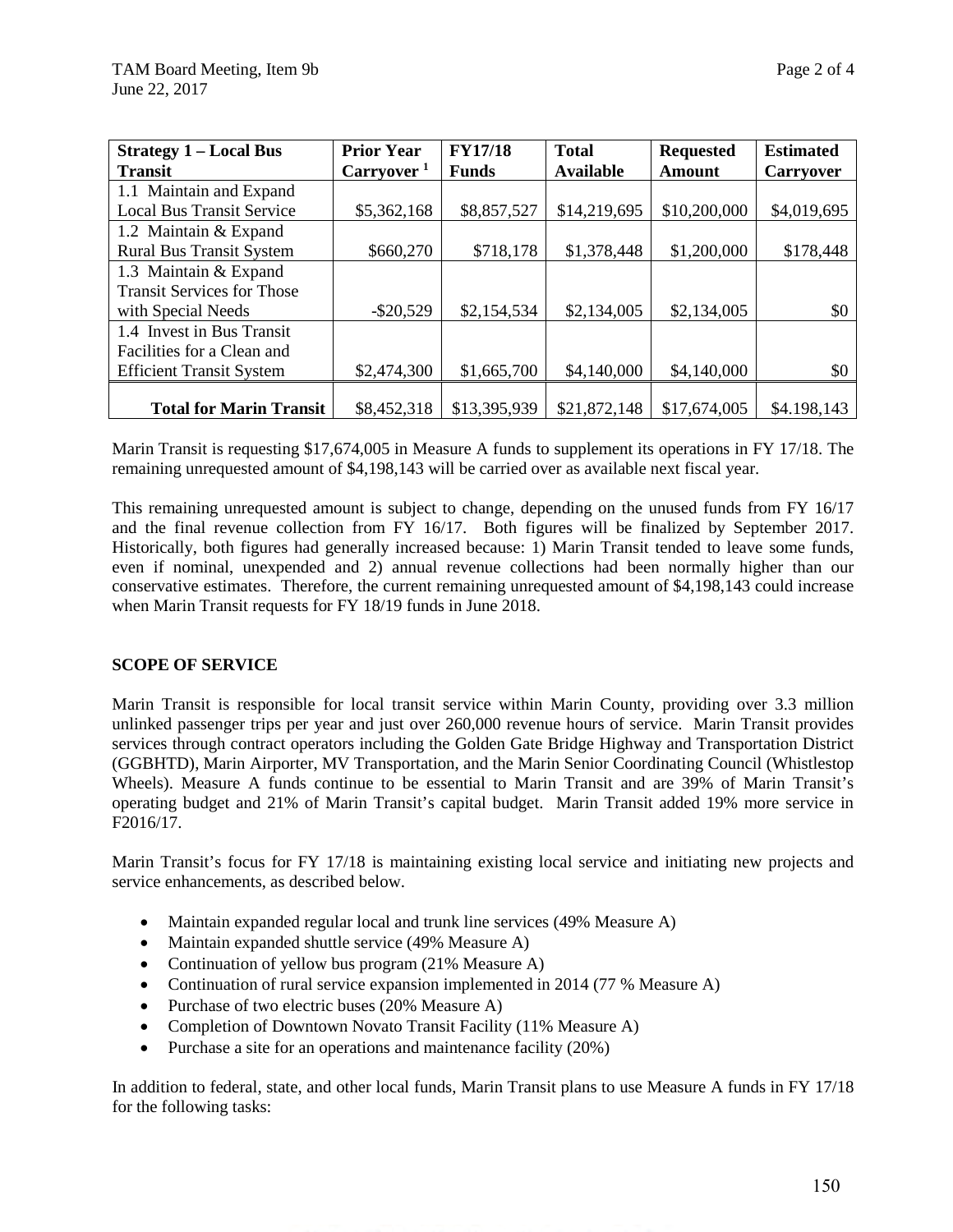**Strategy 1.1** – Major programs funded under this sub strategy include local fixed route (GGBHTD contract), Community Shuttle service, Supplemental School, Muir Woods seasonal shuttle, and Novato Dial-A-Ride. All services are operated under contract, and the direct contract service costs are 80% of budgeted expenses. Other major expenses are consultant services (ride checks, service contract audits, grant funded studies), directly purchased fuel costs, communication, marketing, and staff time for contract oversight.

The requested \$10,200,000 of Measure A funds will provide almost half of the needed revenues to operate the local fixed route service and is Marin Transit's largest single source of funding. The local service budget for FY 17/18 is \$21.2 million.

Marin Transit will continue the operation a pilot yellow bus program in Ross Valley and begin to provide operations support for school district yellow bus services in Mill Valley and on the Tiburon peninsula in FY 2017/18. This non-traditional role for a transit agency is made possible by Measure A and other local funds and will allow Marin Transit to try a new approach to address school transportation and school related traffic congestion.

**Strategy 1.2** – Rural Bus Transit Service – Rural Service is operated as the West Marin Stagecoach and includes northern route 68, southern route 61, and Tomales-Dillon Beach Dial-A-Ride. The Stagecoach did not have a dedicated local source of funding until the passage of Measure A. The West Marin Stagecoach Routes 68 and 61 will be operated under contract with MV Transportation. The Tomales-Dillion Beach Dial-A-Ride will be operated under contract with Whistlestop Wheels. In addition to Measure A funding, rural service is supported by a combination of Federal Transit Administration (FTA) Section 5311 funding, and farebox revenue. The allocation request of \$1.2 million will provide approximately 80% of rural operation costs.

**Strategy 1.3** – Transit Services and Programs for Those with Special Needs – Marin Transit has developed the Mobility Management program called Marin Access with funding from the Measures A and B Programs. Marin Access goes beyond the required operation of local paratransit to expand services for seniors and the disabled. Mobility management initiatives in the FY 17/18 budget include:

- Continued expansion of travel training,
- Increased Travel Navigator presence in the community through satellite "office hours" at various sites,
- Establishing a Volunteer Driver Program resource center for community-based programs, procuring two wheelchair-accessible vehicles to operate in service as same-day paratransit,
- Implementing a centralized database for all Marin Access programs,
- Piloting two innovative partnerships through the re-focused Gap Grants initiative (now known as the Marin Access Innovation Incubator),
- Formalizing a means tested low-income fare policy across all Marin Access programs, and
- Revising the eligibility process, including requirements, for all programs.

Marin Transit also provides free tickets to Marin County's Homeward Bound program for homeless residents traveling to work that are valued at \$100,000 per year.

Marin Transit is requesting all of the available funds in this sub strategy, \$2,154,534. This will provide to provide 28% of the needed revenues to operate Marin Transit's Marin Access programs.

**Strategy 1.4** – Bus Transit Facilities for a Clean and Efficient Transit System – Marin Transit has developed a capital improvement program for FY 17/18 that supports the projects and services described in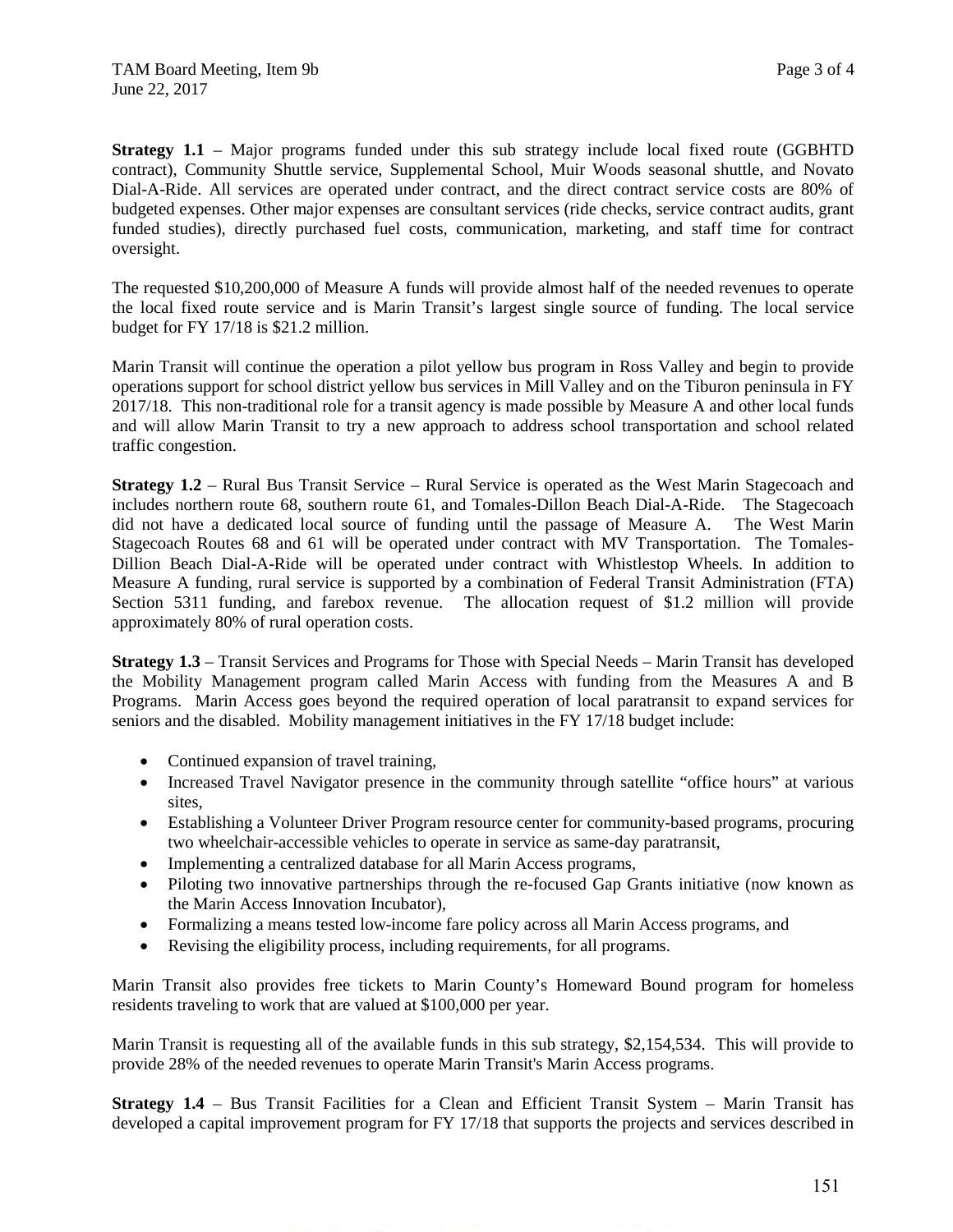the previous sub strategies. As required in the Measure A Expenditure Plan, Marin Transit has given high priority to opportunities to match or leverage Measure A funds to ensure the maximum benefit from transportation sales tax dollars. In the early years of the Measure, state bond funds were available to match federal funding for transit vehicles. This bond funding is no longer available and Marin Transit will be increasingly reliant on Measure A capital funds for the local share (20%) of transit vehicle procurements.

The requested \$4,140,000 in Sub Strategy 1.4 Measure A funds will provide 27% of Marin Transit's capital budget for FY 17/18 plus a contingency.

## **FISCAL IMPACTS**

The requested amounts were anticipated in the development of the FY 17/18 TAM Budget and have been incorporated in its adoption in May 2017. No further action is needed at this time.

## **NEXT STEP**

If approved by the TAM Board, a funding agreement for the total approved amount will be issued to Marin Transit.

### **ATTACHMENT**

Attachment A: FY 17/18 Marin Transit Allocation Request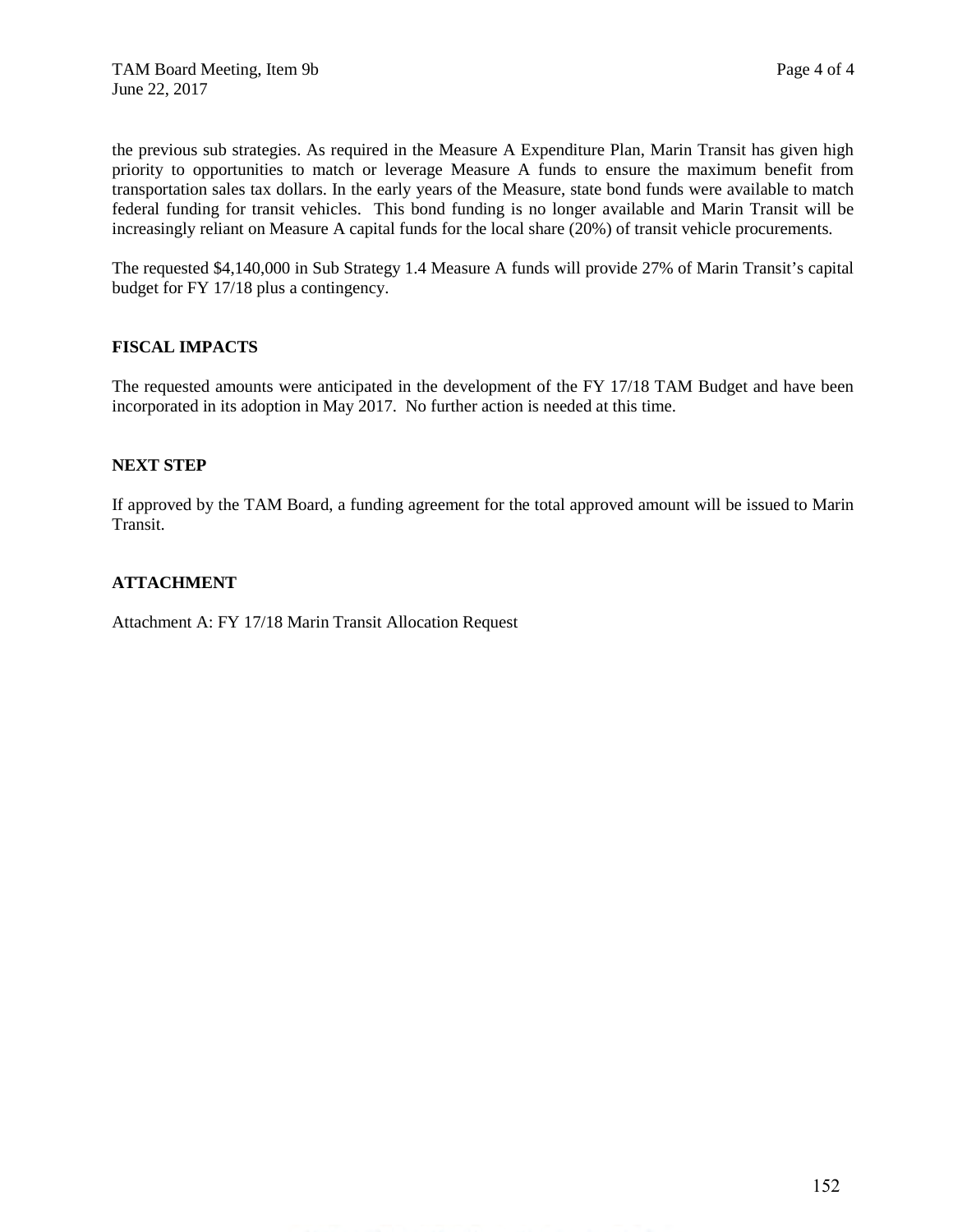# **Allocation Request Form**

# **Transportation Authority of Marin Measure A – Transportation Sales Tax**

| Fiscal Year of Allocation: | 2017/18                                       |
|----------------------------|-----------------------------------------------|
| Expenditure Plan:          | Strategy 1 - Local Bus Transit                |
| Project Name:              | Support and Maintain Local Bus Service        |
| Implementing Agency:       | Marin County Transit District (Marin Transit) |

### SCOPE OF WORK

The Marin County Transit District (Marin Transit) is responsible for local transit service within Marin County, and provides over 3.3 million unlinked passenger trips per year and over 260,000 revenue hours of service. Marin Transit delivers services through contract operators. These include: Golden Gate Bridge Highway & Transportation District (GGBHTD), Marin Airporter, MV Transportation, Marin Senior Coordinating Council (Whistlestop), and Michael's Transportation. Marin Transit's Short Range Transit Plan (SRTP) is the primary service and financial planning document for the District, and includes ten years of financial projections for operations and capital programs. The District's Board adopted the most recent SRTP on July 27, 2015 and the next SRTP is currently under development and is expected to be completed in late 2018.

Marin Transit added 19% more service in F2016/17. The focus of the next fiscal year, FY2017/18 is to sustain and monitor the expanded level of fixed route services. Additional information about current programs and services is included in the following sub strategy descriptions.

Marin Transit strives to leverage Measure A funds through grant funding and partnerships. Numbers in parenthesis show the proportion of funding provided by Measure A for each of the services or projects:

- Maintain expanded regular local and trunk line services (49% Measure A)
- Maintain expanded shuttle service (49% Measure A)
- Continuation of yellow bus program (21% Measure A)
- Continuation of rural service expansion implemented in 2014 (77 % Measure A)
- Purchase of two electric buses (20% Measure A)
- Completion of Downtown Novato Transit Facility (11% Measure A)
- Purchase a site for an operations and maintenance facility (20%)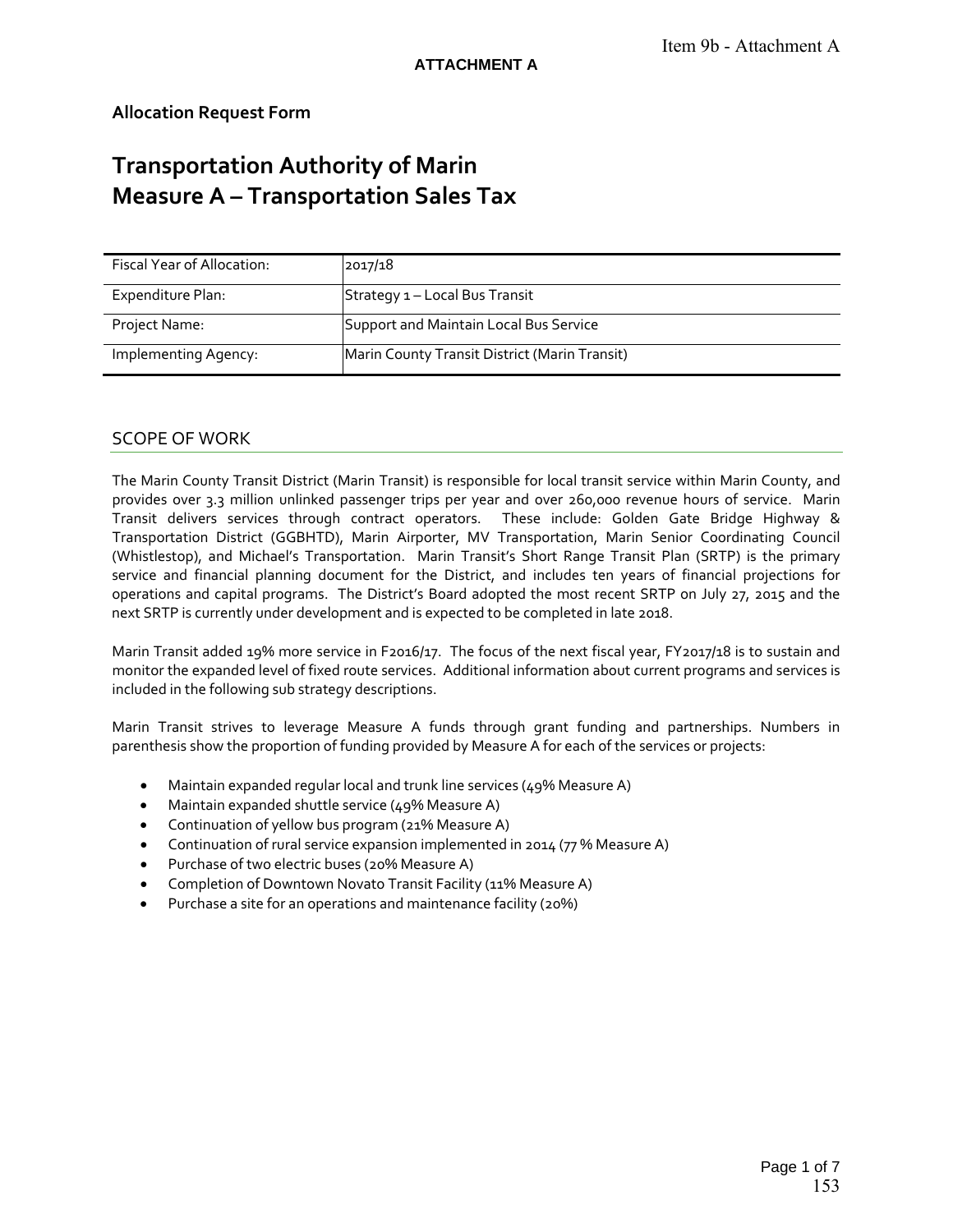## **Sub Strategy 1.1 – Maintain and Expand Local Bus Transit Service**

Major programs funded under this sub strategy include local fixed route (GGBHTD contract), community shuttle service, supplemental school service, Muir Woods seasonal shuttle, and Novato Dial‐A‐Ride. All services are operated under contract, and the direct contract service costs are 80% of budgeted expenses. Other major expenses are: consultant services (ride checks, service contract audits, grant funded studies), directly purchased fuel, communication, marketing, and staff time for contract oversight. The requested \$10,200,000 of Measure A funds will provide almost half of the needed revenues to operate the local fixed route service and is Marin Transit's largest single source of funding.

The local service budget (including yellow school bus service) for FY 2017/18 is \$21.2 million. This is a one and one half percent (1.5%) increase from the prior year budget, and provides for the same level of fixed route service. The District expanded local fixed route service by 19% (Figure 6) on June 12, 2016, with a budgeted cost increase of 13%.

Marin Transit will continue to manage operations, service contracts, and pass sales for six yellow buses serving Ross Valley schools. Marin Transit will also continue to provide operations oversight for the Reed Union and Mill Valley School Districts, which pay Marin Transit directly for services and staff time to help manage their yellow bus services. This non‐traditional role for a transit agency is made possible by Measure A and other local funds, and allows Marin Transit to try a new approach to address school transportation and school related traffic congestion.



#### **Local Revenue Service Hours by Program**

Highlights for this sub strategy in the coming year:

- Continued funding for 22% expansion of regular local and trunk line services
- Continued funding for 8% increase in shuttle service
- Monitoring and adjusting new service
- Deployment of two new electric vehicles
- Continuation of yellow bus program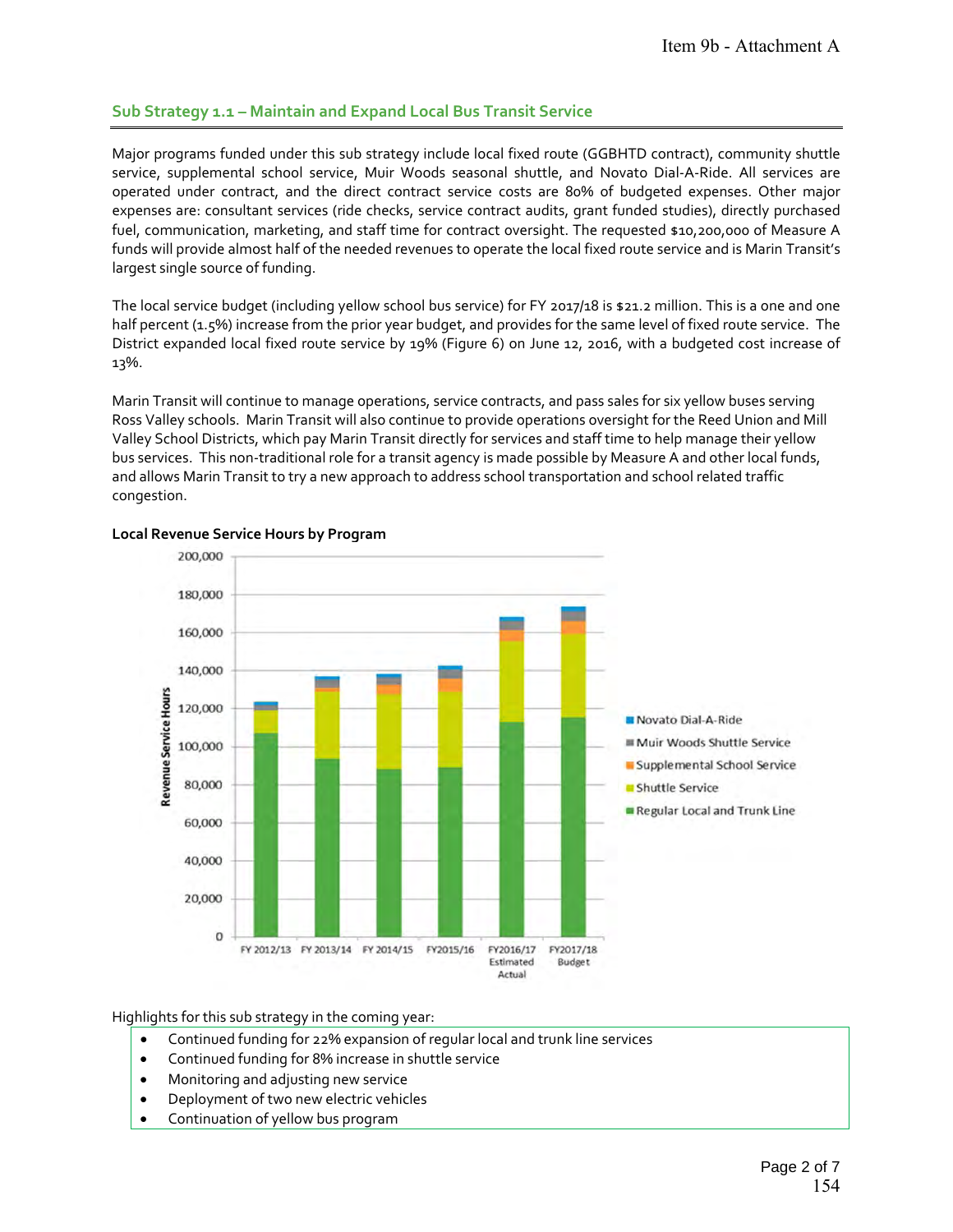### **Sub Strategy 1.2 – Maintain and Improve the Rural Bus Transit System**

Rural service is operated as the West Marin Stagecoach and includes northern route 68, southern route 61, and Tomales‐Dillon Beach Dial‐A‐Ride. The Stagecoach did not have a dedicated local source of funding until the passage of Measure A. The allocation request of \$1.4 million will provide 81.3% of rural operation costs.

Ridership and productivity (passengers per revenue hour) have continued to grow on the rural service since the passage of Measure A. Consequently, in June 2014 the Marin Transit Board of Directors adopted a significant rural service expansion specifically designed to respond to service demand on the north route (Route 68), and test a new rural connection in Tomales. The West Marin Stagecoach Routes 68 and 61 will continue to be operated under contract with MV Transportation. The Dial‐A‐Ride program to Tomales will be operated under contract with Whistlestop Transportation.

In addition to Measure A funding, rural service is supported by a combination of Federal Transit Administration (FTA) Section 5311 funding, and farebox revenue. The District is drawing down prior year sub strategy 1.2 Measure A funds held by the Transportation Authority of Marin to maintain the expanded service level. This will be the fourth year of expanded service and corresponding increases in expenditures. At the existing expenditure rate the District will be able to provide a minimum of two additional two years of service at the current level. Future service level adjustments will be based on route performance and available funding.



Highlights for this sub strategy in the coming year:

Continue expanded rural service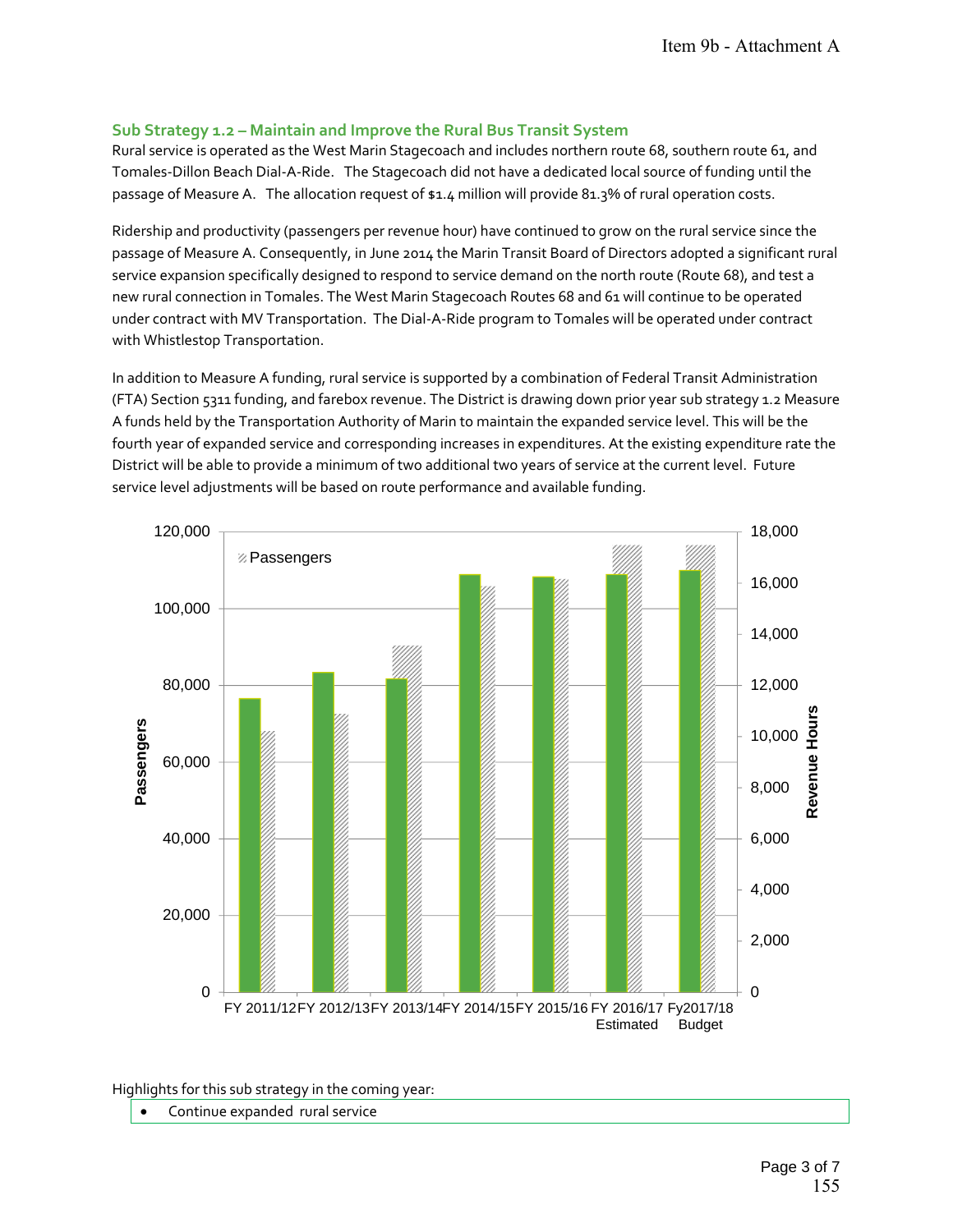# **Sub Strategy 1.3 – Maintain and Expand Transit Services and Programs for those with Special Needs**

Marin Transit has been very successful in meeting the goal of sub strategy 1.3, and has pioneered new programs to increase mobility for those with special needs under the Marin Access banner. Marin Access goes beyond the required operation of local paratransit to expand services for seniors and the disabled. In addition to providing traditional paratransit services, with the help of Measure A and Measure B, Marin Transit provides travel training, subsidizes taxi services, and volunteer drivers programs.

Mobility management initiatives in the FY 2017/18 budget include:

- Continued expansion of travel training,
- Increased Travel Navigator presence in the community through satellite "office hours" at various sites,
- Establishing a Volunteer Driver Program resource center for community‐based programs, procuring two wheelchair-accessible vehicles to operate in service as same-day paratransit,
- Implementing a centralized database for all Marin Access programs,
- Piloting two innovative partnerships through the re-focused Gap Grants initiative (now known as the Marin Access Innovation Incubator),
- Formalizing a means tested low‐income fare policy across all Marin Access programs, and
- Revising the eligibility process, including requirements, for all programs.

Marin Transit also provides free tickets to Marin County's Homeward Bound program for homeless residents traveling to work that are valued at \$100,000 per year.

Marin Transit is requesting all of the available funds in this sub strategy,  $$2,154,534$ . This will provide to provide 28% of the needed revenues to operate Marin Transit's Marin Access programs:

| Local Paratransit Service         |   | 62,455 revenue hours  |  |  |
|-----------------------------------|---|-----------------------|--|--|
| Regional Paratransit Service      |   | 10,560 revenue hours* |  |  |
| Same Day Paratransit/Catch A Ride |   | 28,000 trips          |  |  |
| Volunteer Driver                  | 1 | 4,000 trips           |  |  |

Services for seniors and persons with disabilities are planned with the support of the existing consumer‐based Paratransit Coordinating Council, which advises the Transit District on the needs of these communities, and public input from all areas of the county. To advise Marin Access and to promote multi-agency coordination of transportation resources, Marin Transit developed the Marin Mobility Consortium, a working partnership consisting of agency representatives and advocates. In FY15/16 Marin Transit undertook a comprehensive evaluation of all of its mobility management programs. Findings and recommendations from this study informed a subsequent action plan that guides current planning work and future program investments.

<sup>-</sup>\* Contract managed on behalf of GGBHTD, and all direct costs are funded by GGBHTD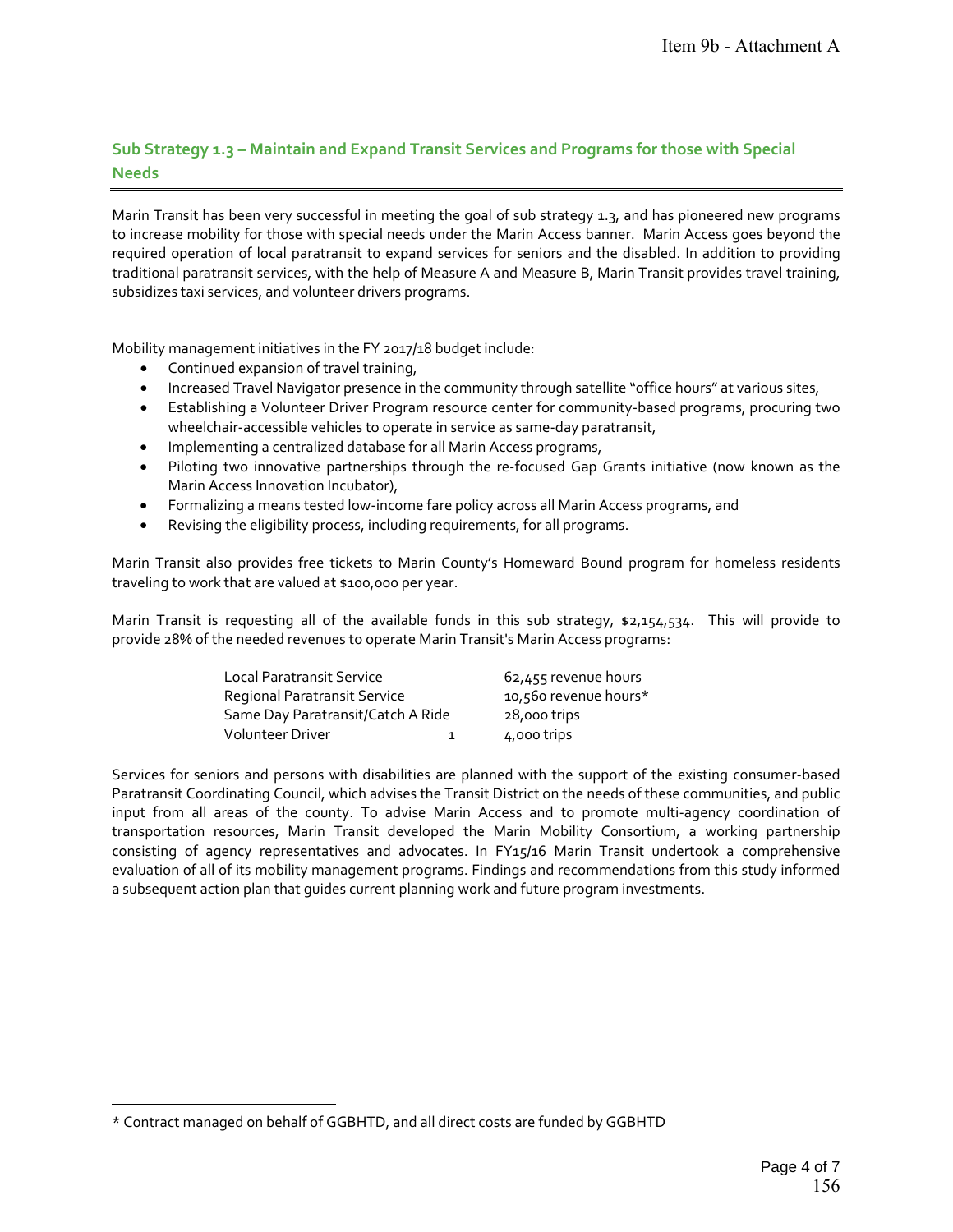

Highlights for this sub strategy in the coming year:

- Increase in funding for same day paratransit trips
- Expected deployment of two accessible vans

## **Sub Strategy 1.4 – Invest in Bus Transit Facilities for a Clean and Efficient Transit System**

Marin Transit has developed a capital improvement program for FY2017/18 that supports the projects and services described in the previous sub strategies. As required in the Measure A Expenditure Plan, Marin Transit has given high priority to opportunities to match or leverage Measure A funds to ensure the maximum benefit from transportation sales tax dollars. In the early years of the Measure, state bond funds were available to match federal funding for transit vehicles. This bond funding is no longer available and Marin Transit will be increasingly reliant on Measure A capital funds for the local share (20%) of transit vehicle procurements.

Marin Transit continues to be successful in leveraging Measure A funds for discretionary grants and has received \$4.4 million in federal funding towards the purchase of an operations and maintenance facility and is procuring two electric transit buses for a pilot program.

Marin Transit is requesting \$4,140,000 in Sub Strategy 1.4 Measure A funds. Including the expenditure of \$1,120,000 of previously allocated Measure A funds, Measure A will fund 27% of Marin Transit's capital budget for FY 2017/18 plus a contingency.

Marin Transit's overall FY2017/18 capital program totals \$19.8 million dollars. The major programs for the year the purchase of 10 40ft hybrid vehicles, completion of the Downtown Novato Transit Facility, purchase of two‐electric transit buses and the purchase of an operations and maintenance facility.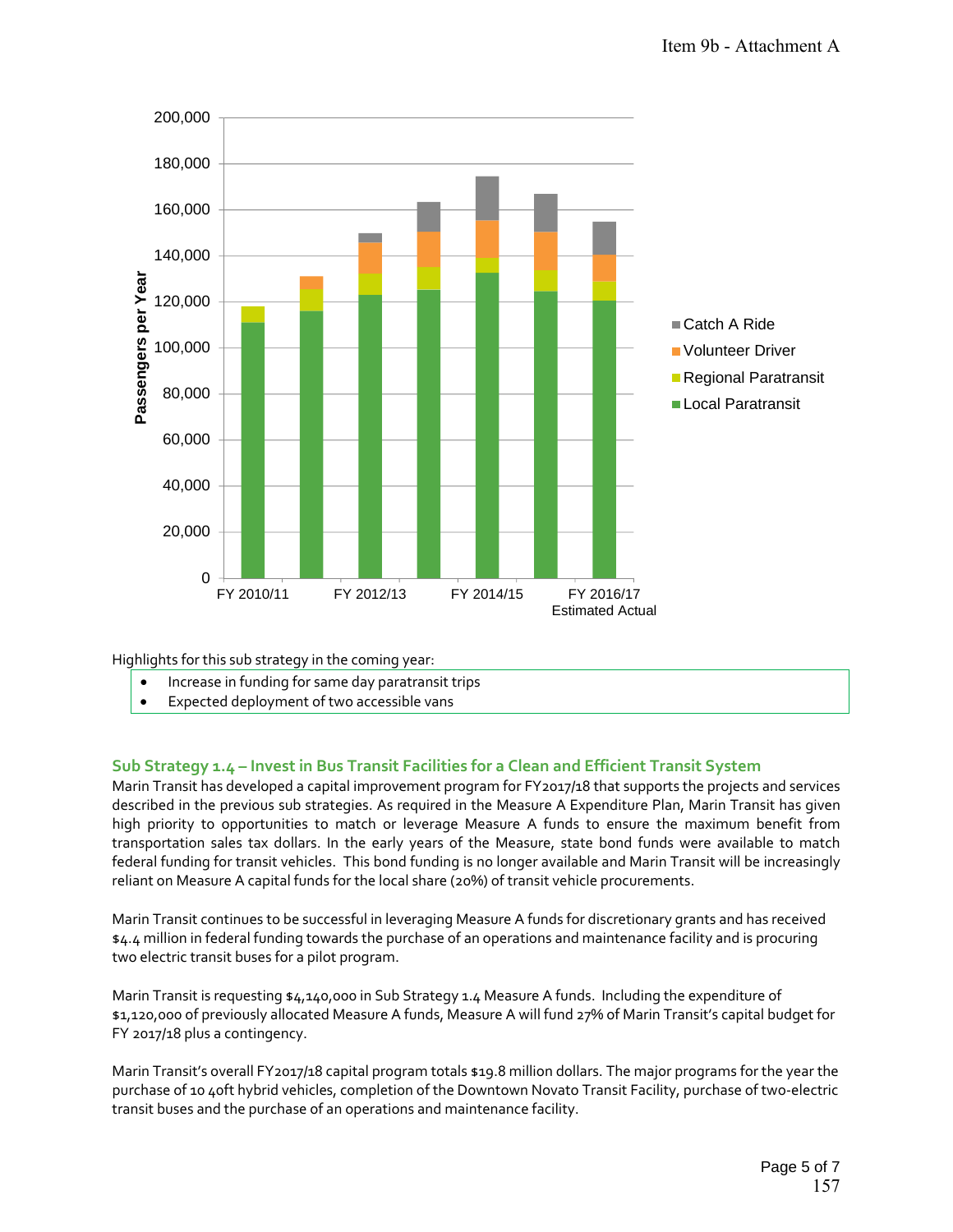| Project                                    | FY2017/18 Budget | <b>Total Project Cost</b> | <b>Percent of Project</b><br>funded with<br><b>Measure A</b> |
|--------------------------------------------|------------------|---------------------------|--------------------------------------------------------------|
| Purchase Two Electric Vehicles             | 1,622,022        | 1,662,022                 | 20%                                                          |
| Purchase Ten 4oft Vehicles                 | 7,695,047        | 7,710,000                 | 18%                                                          |
| <b>Purchase Three Paratransit Vehicles</b> | 267,000          | 267,000                   | 18%                                                          |
| Purchase Two Accessible Vans               | 102,780          | 102,780                   | 18%                                                          |
| Non Revenue Van                            | 40,750           | 40,750                    | 20%                                                          |
| <b>Subtotal Vehicles</b>                   | 9,727,599        | 9,782,552                 | 18%                                                          |
| Bus Stop Improvements SGR (BI)             | 600,000          | 2,025,045                 | 1%                                                           |
| <b>Bus Stop Assessment Update</b>          | 80,000           | 100,000                   | 100%                                                         |
| Downtown Novato Hub (NH)                   | 1,637,663        | 4,700,000                 | $11\%$ <sup>1</sup>                                          |
| Muir Woods Infrastructure                  | 512,729          | 638,000                   | о%                                                           |
| San Rafael Transit Center                  | 100,000          | 100,000                   | 100%                                                         |
| <b>Subtotal Bus Stop Improvements</b>      | 2,930,392        | 7,563,045                 | 10%                                                          |
| Facility Preliminary Design & Env          | 102,881          | 174,418                   | 30%                                                          |
| Facility ROW Purchase & Capital            | 5,500,000        | 5,500,000                 | 20%                                                          |
| <b>Subtotal Facility</b>                   | 5,602,881        | 5,674,418                 | 20%                                                          |
| On Board Equipment - 2016                  | 164,956          | 210,000                   | 18%                                                          |
| On Board Equipment - 2015                  | 105,861          | 434,898                   | 26%                                                          |
| <b>Mobility Management Technology</b>      | 356,500          | 375,000                   | 20%                                                          |
| <b>MERA</b>                                | 29,000           | 29,000                    | 100%                                                         |
| Radio Communication Upgrade                | 75,000           | 348,000                   | 18%                                                          |
| <b>Subtotal Technology Projects</b>        | 731,317          | 1,396,898                 | 22%                                                          |
| Golden Gate Capital Costs (GG)             | 20,000           |                           | 100%                                                         |
| <b>Bus Stop Maintenance (BM)</b>           | 100,000          |                           | 100%                                                         |
| Major Vehicle Repairs (VR)                 | 300,000          |                           | 100%                                                         |
| Infrastructure Support (IF)                | 385,000          |                           | 100%                                                         |
| <b>Subtotal Ongoing Capital Expenses</b>   | 805,000          |                           | 100%                                                         |
|                                            |                  |                           |                                                              |
| <b>Total Expenditures</b>                  | 19,797,189       | 24,416,913                | 21%                                                          |

Notes:

1) Includes expenditure of previously allocated Measure A funds.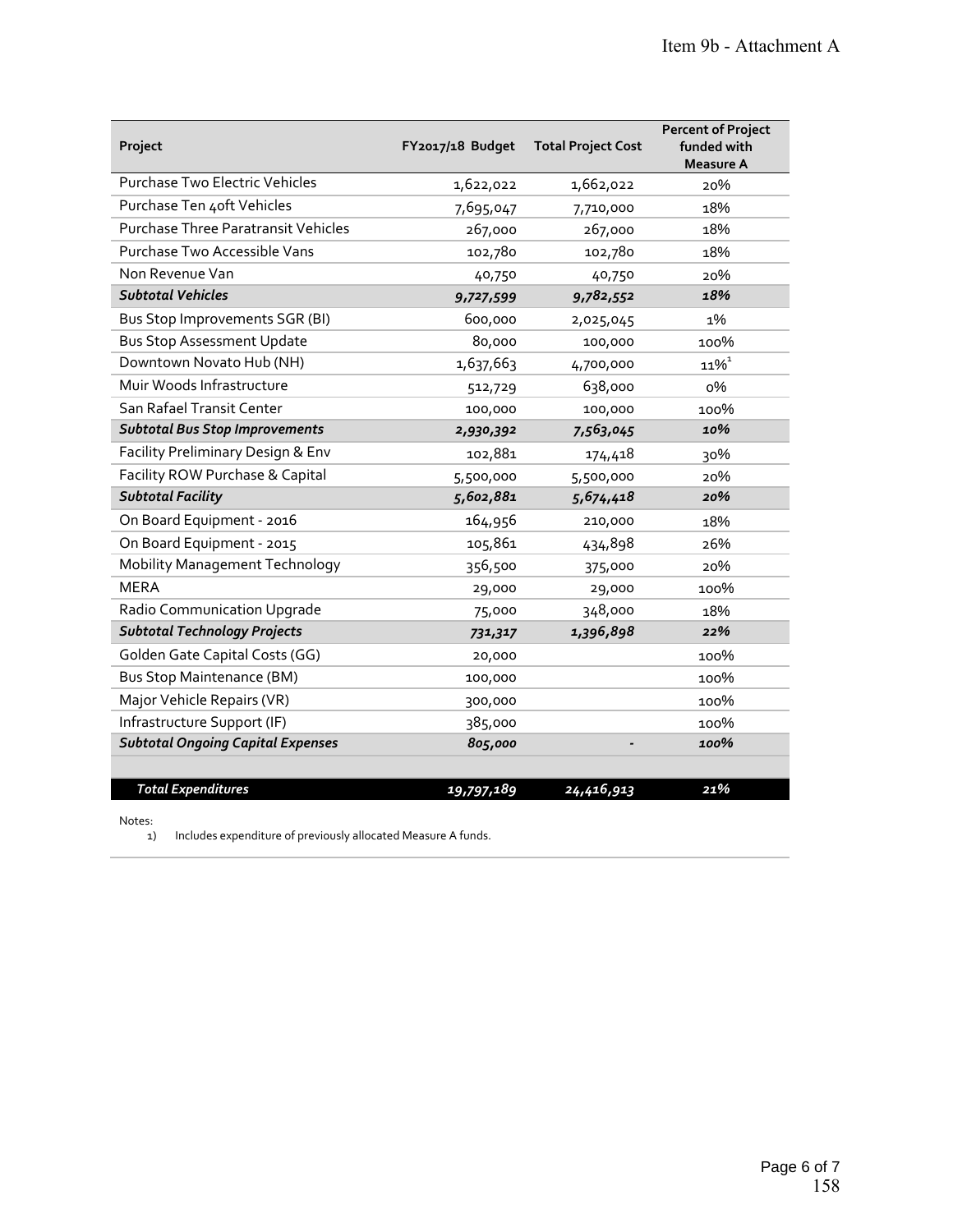# STRATEGIC PLAN UPDATE

# **Programmed and Requested Amounts**

|       | <b>Strategy 1 - Local Bus Transit</b>                                                  | <b>Prior Year</b><br>Carry Forward <sup>1</sup> | Available<br>FY17/18 Funds | <b>Total Available</b><br>for $FY 17/18$<br>Programming | FY 17/18<br>Requested<br>Amount |
|-------|----------------------------------------------------------------------------------------|-------------------------------------------------|----------------------------|---------------------------------------------------------|---------------------------------|
| 1.1   | Maintain and Expand Local<br><b>Bus Transit Service</b>                                | \$5,362,168                                     | \$8,857,527                | \$14,219,695                                            | \$10,200,000                    |
| 1.2   | Maintain & Expand Rural<br><b>Bus Transit System</b>                                   | \$660,270                                       | \$718,178                  | \$1,378,448                                             | \$1,200,000                     |
| 1.3   | Maintain & Expand Transit<br>Services for Those with<br><b>Special Needs</b>           | (\$20,529)                                      | \$2,154,534                | \$2,134,005                                             | $$2,154,534^3$                  |
| 1.4   | Invest in Bus Transit<br>Facilities for a Clean and<br><b>Efficient Transit System</b> | \$2,474,300                                     | \$1,436,356                | \$4,140,000                                             | \$4,140,000                     |
|       | Release of Unspent 1.4 FY17<br>funds                                                   |                                                 | \$229,344                  |                                                         |                                 |
| Total |                                                                                        | \$8,452,318                                     | \$13,395,939               | \$21,872,148                                            | \$17,674,005                    |

*Notes:* 

*1)Does not include carry forwards from FY2017 actual expenditures*

*2) Amount may need to be adjusted to deduct revenues that were below prior year allocation*

*3) Or maximum amount available*

| Cash flow Availability         | 100% of Measure A funds available in FY 2017/18                                                                                                                                                                                                                                                                                                                                                                                                                         |
|--------------------------------|-------------------------------------------------------------------------------------------------------------------------------------------------------------------------------------------------------------------------------------------------------------------------------------------------------------------------------------------------------------------------------------------------------------------------------------------------------------------------|
| Other Funds                    | Marin Transit will leverage Measure A funds with other funds, including:<br>Transportation Development Act Funds (TDA)<br>$\bullet$<br><b>State Transit Assistance (STA)</b><br>Fares<br>٠<br>Property Taxes (used primarily for paratransit)<br>$\bullet$<br>Federal Transit Administration Section 5311 Rural Transit Funds<br>$\bullet$<br>(used for West Marin Stagecoach Service)<br>Federal Transit Administration 5307 Bus and Bus Facilities Funds<br>$\bullet$ |
| Project Delivery Schedule      | July 1, 2017 - June 30, 2018                                                                                                                                                                                                                                                                                                                                                                                                                                            |
| <b>Environmental Clearance</b> | Not Applicable                                                                                                                                                                                                                                                                                                                                                                                                                                                          |